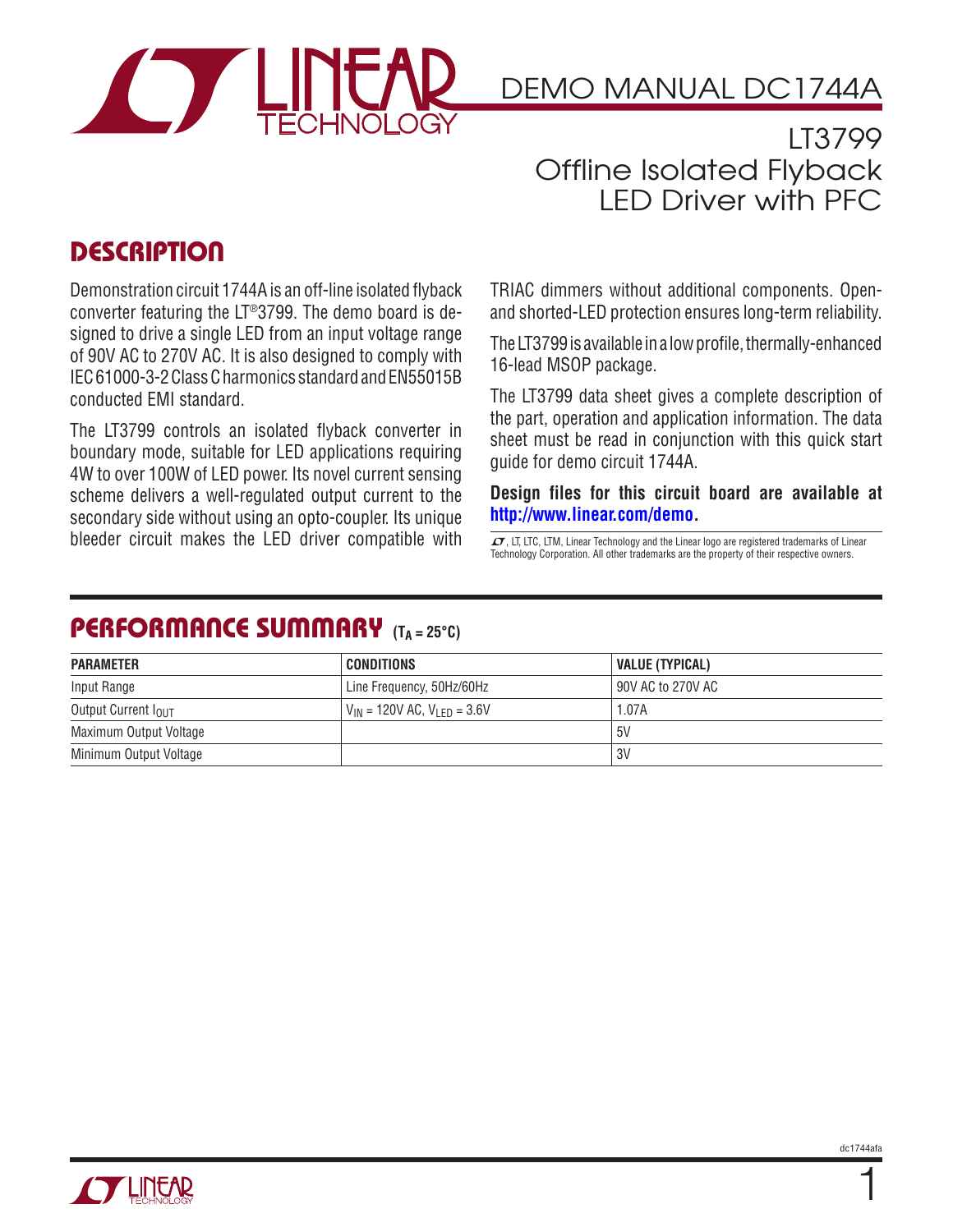# quick start procedure

#### IMPORTANT NOTE TO CUSTOMERS:

HIGH VOLTAGES ARE PRESENTED ON THE DEMO CIR-CUIT, AND CAN LEAD TO LETHAL INJURIES TO HUMAN BODY. ONLY QUALIFIED PERSONNEL SHOULD OPERATE IT. IT IS STRONGLY RECOMMENDED TO USE SAFETY GLASSES AND AN ISOLATION TRANSFORMER.

NOTE. IMPROPER COMPONENTS REPLACEMENT ON THE DEMO CIRCUIT CAN CAUSE PERFORMANCE DE-TERIORATIONS, CIRCUIT MALFUNCTION, PROPERTY DAMAGE, AND EVEN LIFE-THREATHENING INJURIES. CONTACT LINEAR TECHNOLOGY APPLICATIONS EN-GINEERS FOR PROPER COMPONENT REPLACEMENT. Demonstration circuit 1744A is easy to set up to evaluate the performance of the LT3799. Refer to Figure 1 for proper measurement equipment setup and follow the procedure below:

- 1. Connect a 1A LED between LED+ and LED– terminals.
- 2. With power off, connect the input power supply to Line (L) Input and Neutral (N) Input.
- 3. Turn on the power at the input.

NOTE: Make sure that the input voltage does not exceed the maximum input voltage (270V AC).

4. Check for the proper output current.

Once the proper output currents are established, adjust the input voltage and/or the load and observe the output current regulation, efficiency, power factor and other parameters.



**Figure 1. Proper Measurement Equipment Setup**



dc1744afa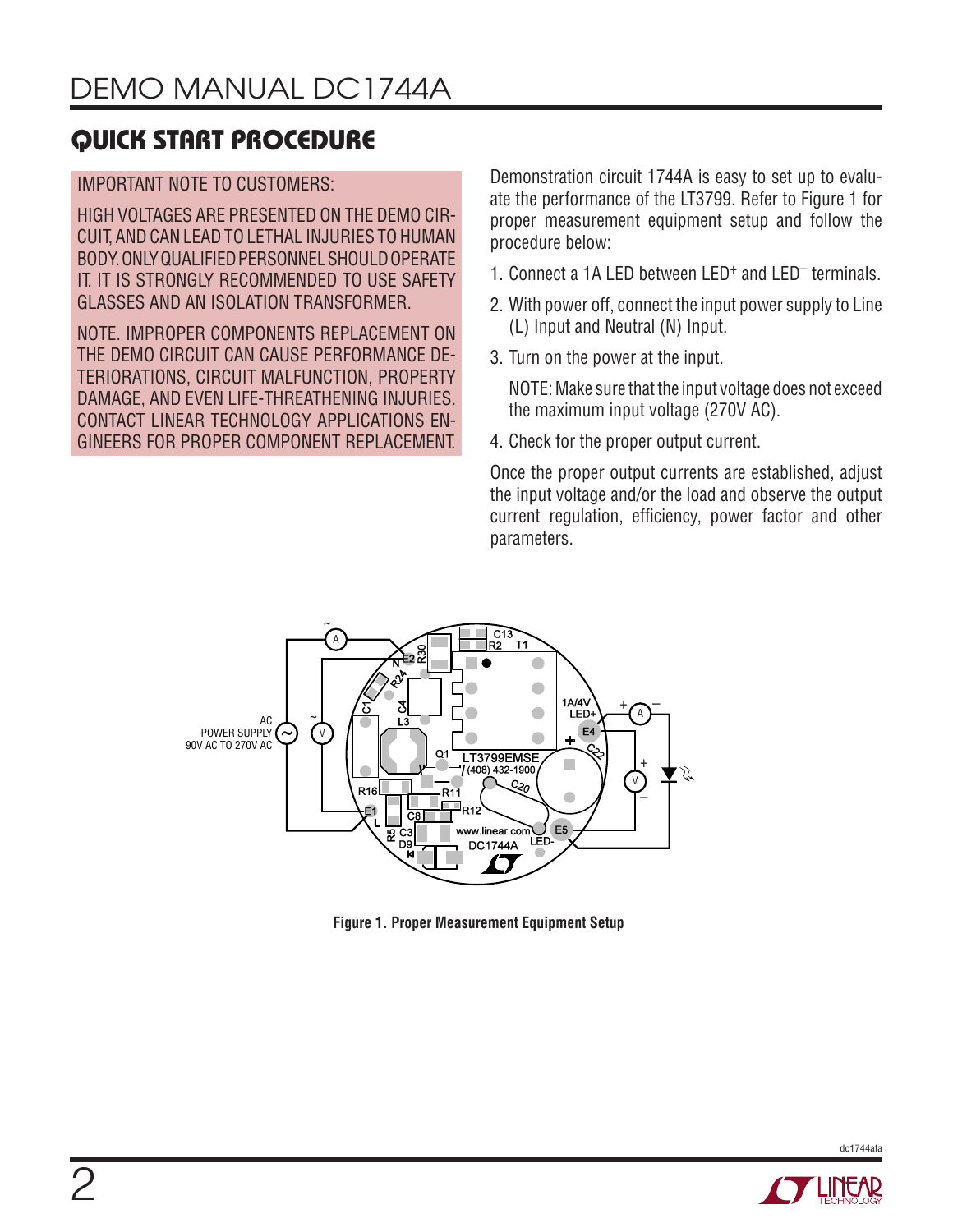### quick start procedure



**Figure 2. LED Current vs TRIAC Angle (120V AC Application)**



**Figure 3. Power Factor vs Input Voltage**

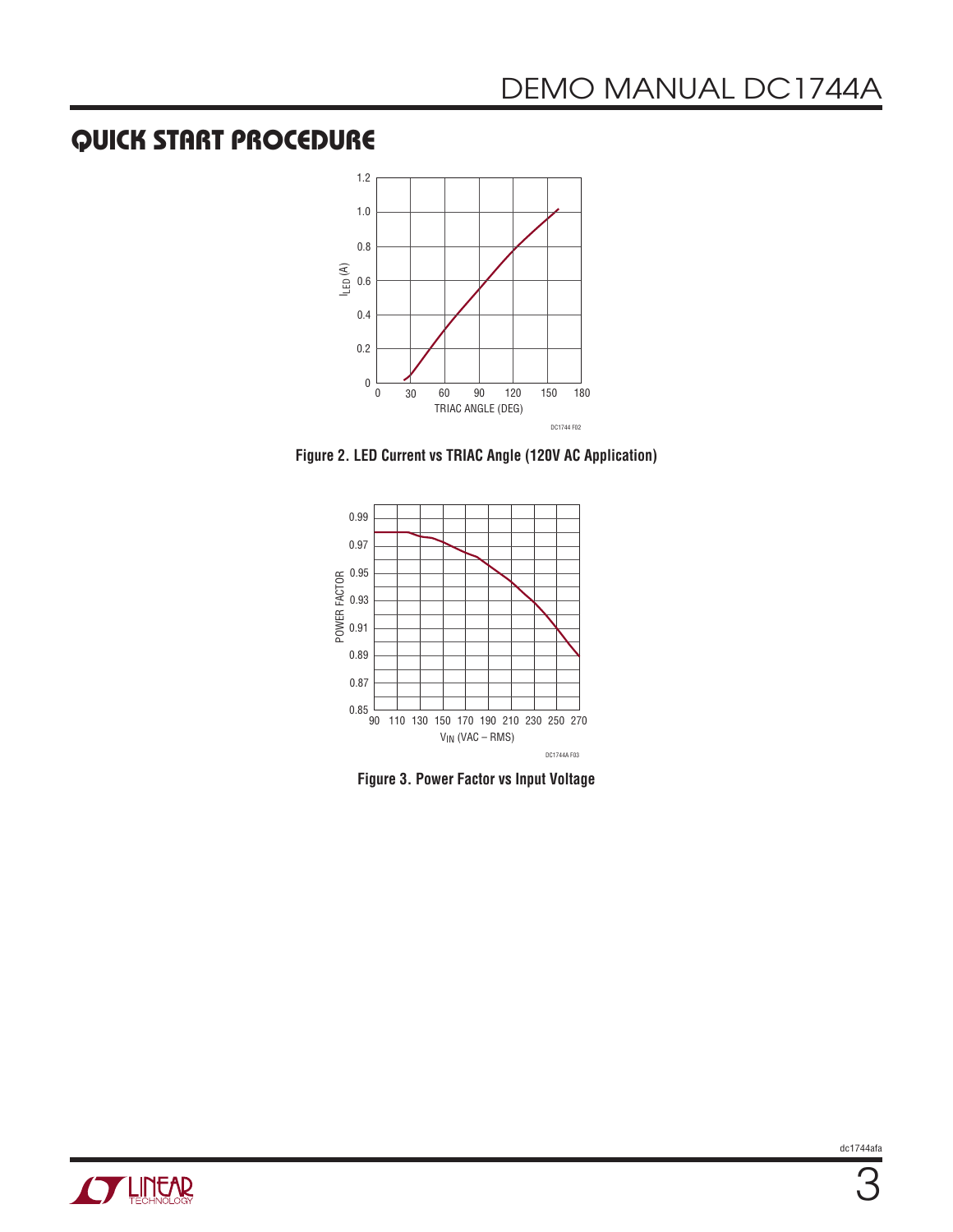# DEMO MANUAL DC1744A

# parts list

| <b>ITEM</b>                        | <b>QTY</b>     | <b>REFERENCE</b>                | <b>PART DESCRIPTION</b>               | <b>MANUFACTURER/PART NUMBER</b>  |  |
|------------------------------------|----------------|---------------------------------|---------------------------------------|----------------------------------|--|
| <b>Required Circuit Components</b> |                |                                 |                                       |                                  |  |
| 1                                  | 1              | <b>B1</b>                       | RECTIFIER, BRIDGE 600V 0.8A           | DIODES INC. HD06-T               |  |
| 2                                  | 1              | C1                              | CAP, 33nF 20% 310V AC MKP             | VISHAY BFC233920333              |  |
| 3                                  | $\mathbf{1}$   | C <sub>2</sub>                  | CAP, 1812 22nF 5% 630V C0G            | TDK C4532C0G2J223J               |  |
| 4                                  | 1              | C3                              | CAP, 1210 10µF 20% 50V X7S            | TAIYO YUDEN UMK325C7106MM-T      |  |
| 5                                  | 1              | C4                              | CAP, 68nF 10% 450V RADIAL             | RUBYCON 450MMK683K               |  |
| 6                                  | 1              | C <sub>6</sub>                  | CAP, 0603 0.1µF 10% 16V X7R           | MURATA GRM188R71C104KA01D        |  |
| $\overline{7}$                     | 1              | C <sub>0</sub>                  | CAP, 0603 68nF 10% 50V X7R            | AVX 06035C682KAT2A               |  |
| 8                                  | 1              | C8                              | CAP, 0805 4.7µF 10% 25V X5R           | TDK C2012X5R1E475K               |  |
| 9                                  | 1              | C13                             | CAP, 0805 2.2nF 10% 250V U2J          | MURATA GRM21A7U2E222JW31D        |  |
| 10                                 | 1              | C20                             | CAP, 2.2nF 10% 550VAC TYPE "Y1"       | VISHAY 440LD22-R                 |  |
| 11                                 | 1              | C <sub>21</sub>                 | CAP, 0603 4.7pF ±0.25pF 50V NP0       | AVX 06035A4R7CAT2A               |  |
| 12                                 | 1              | C22                             | CAP, 1500µF 20% 6.3V ELEC             | SANYO 6SEPC1500M+T               |  |
| 13                                 | 1              | D1                              | DIODE, ULTRA FAST RECOVERY RECTIFIER  | CENTRAL SEMI CMMR1U-06 TR        |  |
| 14                                 | $\overline{2}$ | D <sub>2</sub> , D <sub>8</sub> | DIODE, FAST SWITCHING                 | DIODES/ZETEX BAV20W-7-F          |  |
| 15                                 | 1              | D7                              | DIODE, SCHOTTKY BARRIER RECTIFIER     | CENTRAL SEMI CMSH2-40L TR13      |  |
| 16                                 | 1              | D <sub>9</sub>                  | DIODE, ZENER 33V                      | DIODES INC SMAZ33-13-F           |  |
| 17                                 | 3              | L1, L2, L3                      | IND, 3.3mH, SMD                       | COILCRAFT LPS6235-335ML          |  |
| 18                                 | 1              | Q1                              | XSTR, MOSFET, N-CHANNEL 600V          | INFINEON SPU04N60C3              |  |
| 19                                 | 2              | R1, R5                          | RES, 1206 100k 5% 1/4W                | VISHAY CRCW1206100KJNEA          |  |
| 20                                 | 1              | R <sub>2</sub>                  | RES, 0805 200k 5% 1/8W                | VISHAY CRCW0805200KJNEA          |  |
| 21                                 | $\overline{2}$ | R3, R18                         | RES, 0603 100k 1% 1/10W               | VISHAY CRCW0603100KFKEA          |  |
| 22                                 | 1              | R4                              | RES, 0603 4.99k 1% 1/10W              | VISHAY CRCW06034K99FKEA          |  |
| 23                                 | $\mathbf{1}$   | R <sub>8</sub>                  | RES, 1206 300mΩ 1% 1/4W               | VISHAY RCWE1206R300FKEA          |  |
| 24                                 | 1              | R <sub>9</sub>                  | RES, 0603 20Ω 5% 1/10W                | VISHAY CRCW060320ROJNEA          |  |
| 25                                 | $\mathbf{1}$   | R <sub>10</sub>                 | RES, 1210 100Ω 5% 1/4W                | VISHAY CRCW1210100R0JNEA         |  |
| 26                                 | $\overline{2}$ | R11, R16                        | RES, 1206 499k 1% 1/4W                | VISHAY CRCW1206499KFKEA          |  |
| 27                                 | 1              | R <sub>12</sub>                 | RES, 0603 3.48k 1% 1/10W              | VISHAY CRCW06033K48FKEA          |  |
| 28                                 | $\overline{2}$ | R17, R24                        | RES, 0805 10k 5% 1/8W                 | VISHAY CRCW080510K0JNEA          |  |
| 29                                 | $\mathbf{1}$   | R <sub>19</sub>                 | RES, 0603 40.2k 1% 1/10W              | NIC NRC06F4022TRF                |  |
| 30                                 | $\mathbf{1}$   | R <sub>20</sub>                 | RES, 0603 24.9k 1% 1/10W              | VISHAY CRCW060324K9FKEA          |  |
| 31                                 | 1              | R30                             | RES, 1210 750Ω 5% 1/2W                | VISHAY CRCW1210750RJNEA          |  |
| 32                                 | $\mathbf{1}$   | R32                             | RES, 0603 10k 5% 1/10W                | NIC NRC06J103TRF                 |  |
| 33                                 | 1              | T1                              | XFMR, FLYBACK (T201)                  | WURTH ELEKTRONIK 750813002       |  |
| 34                                 | $\mathbf{1}$   | U1                              | IC, TRIAC DIMMABLE OFFLINE LED DRIVER | LINEAR TECH. LT3799EMSE          |  |
| <b>Hardware</b>                    |                |                                 |                                       |                                  |  |
|                                    | $\overline{2}$ | E4, E5                          | <b>TURRET</b>                         | MILL-MAX 2308-2-00-80-00-00-07-0 |  |

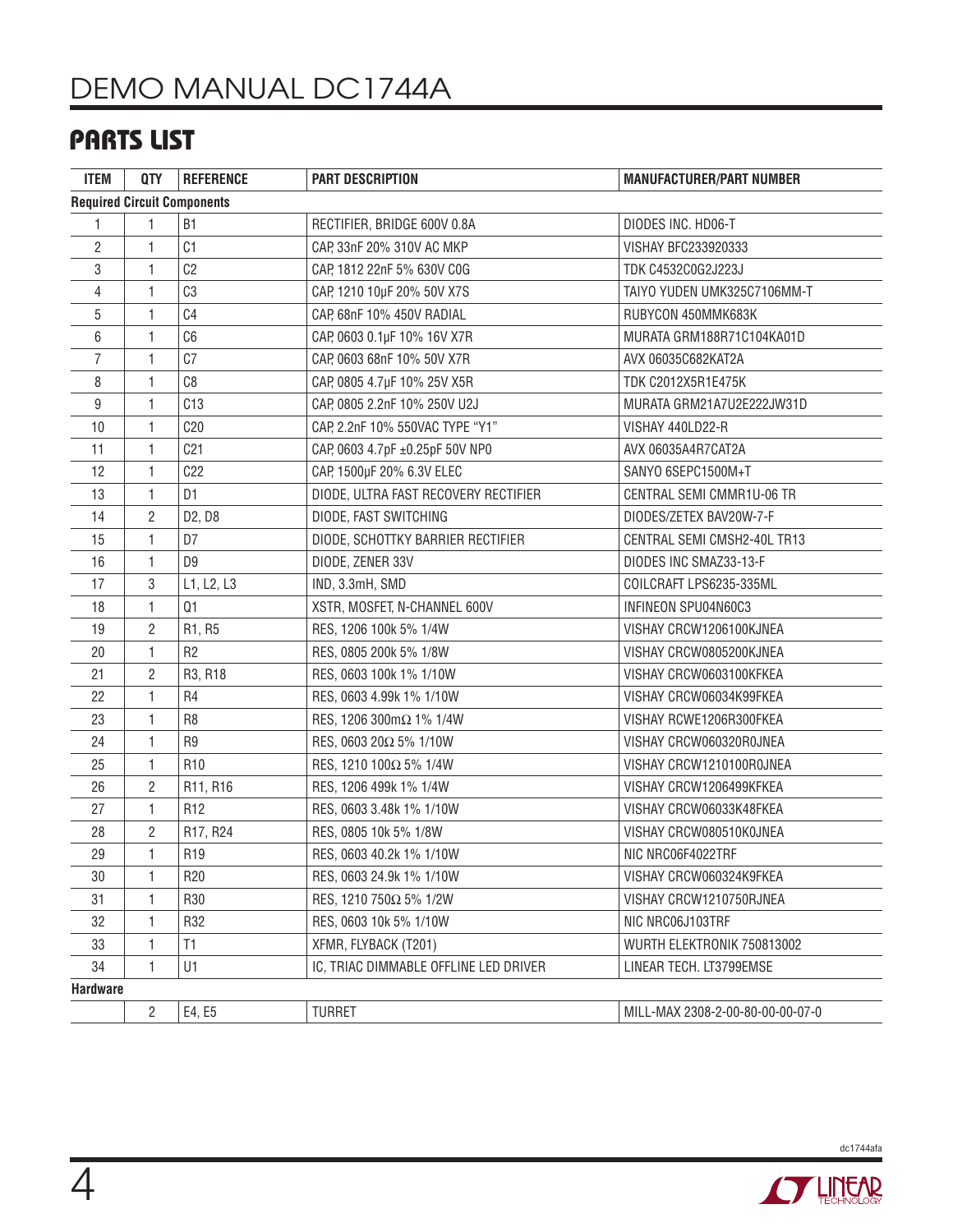#### SCHEMATIC DIAGRAM



**STARTED LINEAR** 

Information furnished by Linear Technology Corporation is believed to be accurate and reliable. However, no responsibility is assumed for its use. Linear Technology Corporation makes no representation that the interconnection of its circuits as described herein will not infringe on existing patent rights. dc1744afa

5